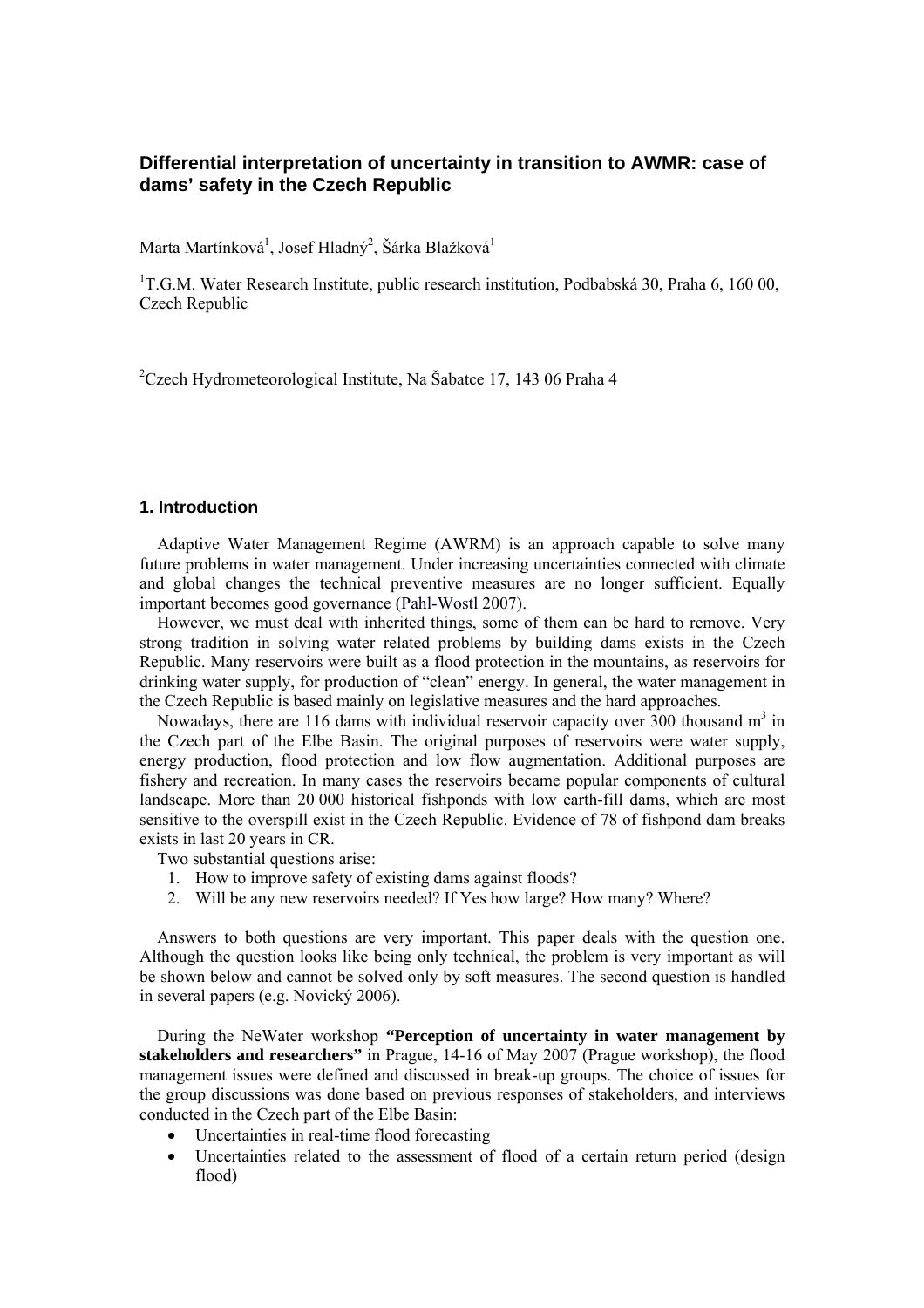- Risk mapping and uncertainty in estimation of future damage potential
- Uncertainties in climate change projections
- Communication of uncertain scientific results to decision makers
- The role of international and interstate cooperation

# **2. Types of stakeholders' groups involved in problem**

Different backgrounds cause different views on the problem.

**Hydrology experts on water management**: reservoirs are a good tool for water supply (especially as prevention of water lack during droughts), flood protection and other purposes. The impact of climate change might be so strong that no adaptation measure regarding the landscape and land use will be sufficient.

**People without hydrological background**: reservoirs are already here, and although they are in general barriers in transition to AWRM, we can hardly get rid of them; they must be protected against floods. Additionally we will not need many reservoirs in future. Public can be more sparing with water.

Stakeholders involved in dams' safety problem are as follows:

**Policy makers** are the Ministry of Agriculture of the Czech Republic and the Ministry of the Environment of the Czech Republic. The Ministry of Agriculture is responsible for the management of water bodies, public water supplies and sewerage. The Ministry of the Environment is in charge of flood protection and the protection of the environment (the related ecosystems). Both Ministries are jointly responsible for the development and implementation of water management policy.

**Water boards** (Povodi) are state enterprises responsible for control, monitoring and evaluation of water flow of the main river basins.

**Safety of Dams Company** (Technicko-bezpečnostní dohled - TBD) arranges technical and specialized support to Ministry of Agriculture.

**Public** wants to be safe from floods and dams' ruptures and to have enough drinking water. **NGOs** warn against the possibility of the useless building of new reservoirs.

Stakeholders differ in power, interests, vulnerability and motivations. The opinion that water management must be prepared for changes (climatic or socio-economic) has been accepted by every stakeholder. The opinion that safety of dams under climate change is of high importance is also broadly accepted.

# **3.The Czech break group at Prague Workshop**

The Czech break group concentrated mainly on problems connected with dam safety, as it followed from previous interviews.

Most important starting points were:

The River Boards have the duty to get the hydrological data once in 5 to 10 years. Then the Safety of Dams Company carries out the assessment of the dam safety. If the result shows that at the required N-year flood the dam is in danger the River Board has to take measures, which might require a large investment. The problem concerns 346 dams in the Czech Republic. A computation of the breakthrough wave must be done and an emergency plan set up. Scenarios of the damage to the dam are made.

The Safety of Dam Company requires hydrological data computed by 2 methods, usually a statistical method and a deterministic hydrological model. In important cases more rigorous and more transparent methods should be used. This means to carry out the uncertainty estimation including the uncertainty of model structure, of the parameters and of the inputs.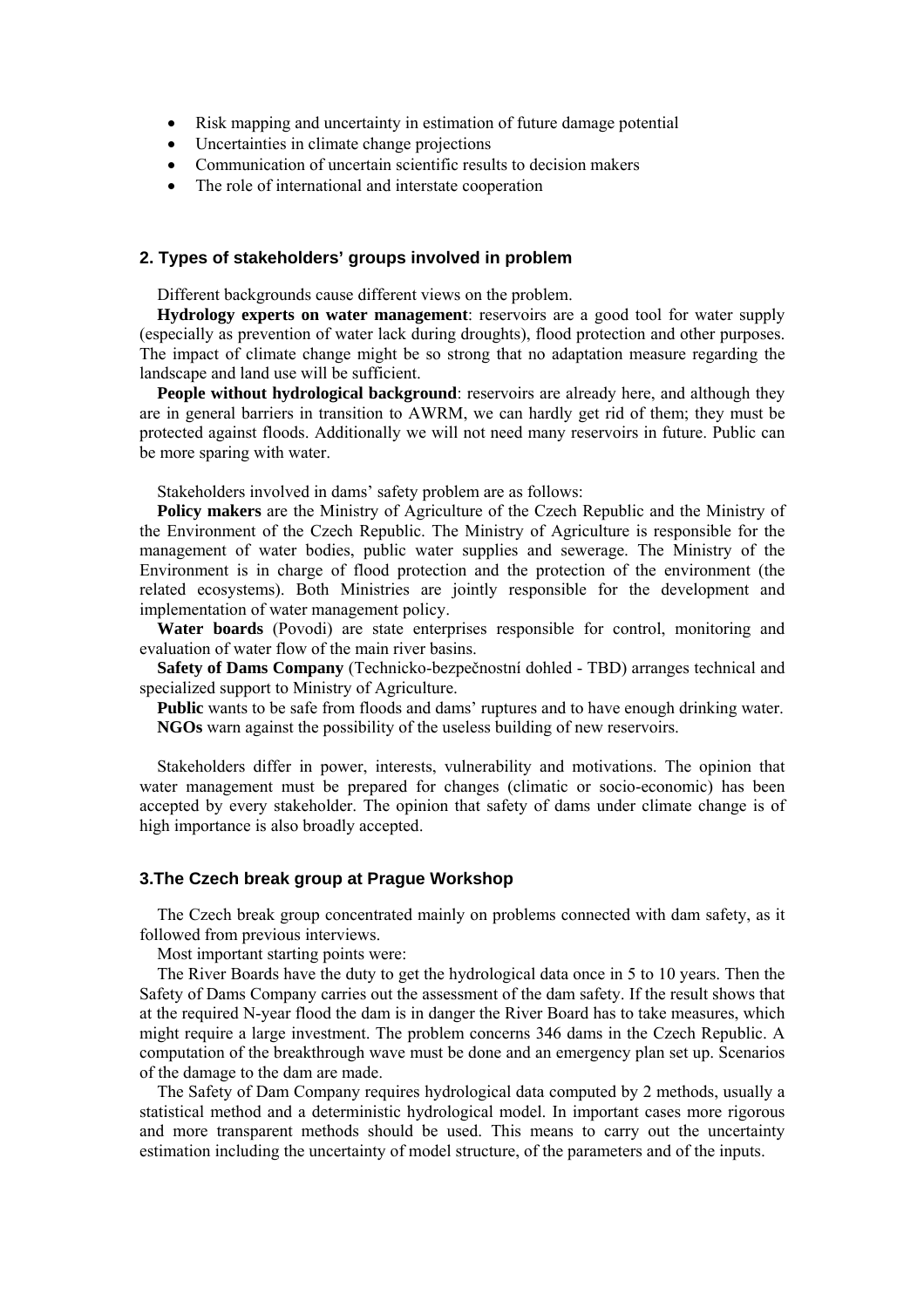The stakeholders are interested in the details of the hydrological method only in the case when the results of the assessment show that the dam is in danger and a large investment will be required. The stakeholders were complaining that the data are changing – it sometimes happens that they take measures and then with new data and new assessment they have to take new measures again.

In general the stakeholders would prefer results of hydrological modeling without uncertainty. Additional interviews were carried out after the workshop and important uncertainties are described below.

#### *3.1 Uncertainties in real-time flood forecasting*

Creating conditions for a sustainable socio-economic development requires, among other things, also limiting the vulnerability of the environment by floods. In this connection, the most typical efforts in the first years of the  $21<sup>st</sup>$  century are the efforts to improve the forecast lead-time and to increase the number of forecast sites. This, however, introduces various new uncertainties.

Ideally, flood forecast lead-times should be as long as possible, in order to provide sufficient time to take necessary measures to limit the damaging effects of flood waves. Nevertheless, in reality the forecast is limited by spatial-temporal characteristics of the area of interest, which in the case of smaller watersheds do not provide sufficient time to adopt required flood-control measures. When a longer lead time is required, the forecast calculations need to include also the water in the atmosphere, i.e. precipitation-runoff modelling needs to be used at the price of a less precise forecast.

If we require even longer lead-times, we need to include in the calculations also precipitation water that is only just being formed by atmospheric processes usually taking place in an area far away from the watershed for which the forecast is to be prepared. Forecasting these processes and their possible impacts on a particular geographic area becomes then more a matter of meteorological analyses. Therefore, the success of any efforts to achieve the longest possible forecast lead-time will depend on the improvement of meteorological forecast models.

For the time being, the "forecast for a forecast" method, i.e. the method whereby the output forecast data from a meteorological model, such as the forecasted precipitation data or other data, are used as input data for hydrological models, does not provide sufficient forecast reliability for longer lead-times and cannot be used for routine forecasting in the areas of Central Europe. It must be noted that with each extension of the lead-time the accuracy of the forecast decreases and the uncertainty increases.

As a result of the fact that the number of sites included in the calculations increases when forecasts of larger floods are prepared, the individual flood flows for each of the sites are often forecasted using different forecasting models, which increases the probability of higher occurrence of model-related uncertainties. In particular, if the forecasts for individual sites form a consecutive time sequence, the importance of the difference between the forecasted and real data increases and the forecasting operations need to be coordinated by means of an overarching modelling system. The modelling system may even include a number of different forecasting models for different types of floods.

#### *3.2 Key uncertainties and proposals for their reduction*

The uncertainty of the data obtained from water metering and precipitation stations has a strong impact on the quality of hydrological forecasts. Incorrect forecasts may be obtained due to the following reasons:

• Flawed design of the flow rate and precipitation monitoring networks resulting in nonrepresentative data;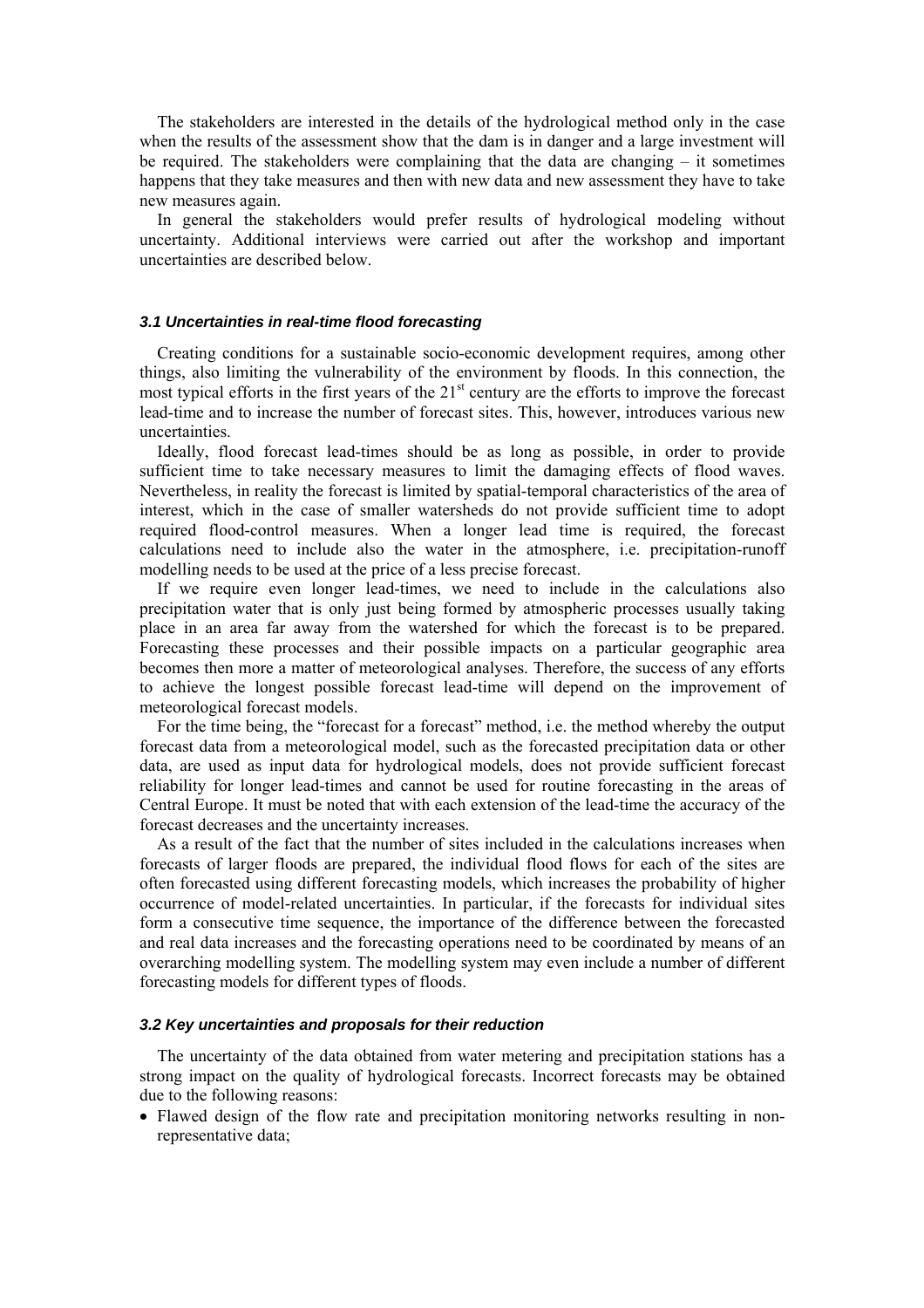- In wintertime and springtime, when the depth of snow cover and its water equivalent are usually measured only in open spaces and not in forested areas and with a network of measurement points not sufficiently dense in mountainous and foothill areas;
- When ice forms on streams:
- Therefore, the following should be safeguarded:
- Each network of water flow rate and precipitation monitoring stations should be designed according to exact criteria and the representative value of the data obtained should be verified experimentally using a hydrological forecasting model;
- Ensure that sufficient number of measurements and sufficient volume of data on snow cover is obtained also from forested areas and from areas with rugged topography;
- Combine the precipitation spatial distribution data obtained from the network of precipitation stations with data obtained by radar measurement, while adjusting the radar estimates ahead of time by taking into account the systematic distance deviations.

Not every precipitation-runoff forecast model provides the same degree of reliability for different types of floods in different physical-geographic environments of individual watersheds. Therefore, the hydrologic forecasting service should have a number of different forecasting models available and it should use only the model providing the most sensitive results for the given watershed in flood situations.

When increasing the lead-time, the increased uncertainty can be reduced by the use of adaptive modelling. This method consists of using repeatedly and in shorter time intervals the already known variations between the observed and the forecasted values for increasing the accuracy of long-term forecasts.

For the cases when longer lead-times than those achievable by determination models are needed, tests are now being conducted (mainly in the USA, but also in the Czech Republic) with probability models in real time.

Flood zone forecast is one of the final products of the forecasting services provided by the flood protection service. For the preparation of the flood zone forecast a number of distributed hydraulic models are used the application of which requires accurate data on the streambed geometry and also on the topography of the adjacent areas. The modelling results respond very sensitively to the accuracy of the aforementioned data. Using higher-resolution data providing more sensitive identification of terrain inequalities can reduce the uncertainties relating to calibration and to the use of low-resolution topographic data. The uncertainty of model-based overflowing forecasts needs to be analysed by comparing the forecast data with the high-water level marks from previous floods.

At municipalities located on small watersheds, which are or can be in the danger of a sudden flood wave on the stream flowing through their municipal lands, there remains an uncertainty of an unexpected flood that cannot be detected by any national or large-area forecasting or warning system. Also the radar measurements, although they are able to identify the nuclei of heavy-rain formations, still cannot provide the information about when and in what amount is the torrential rain going to fall. In such circumstances, installing an automatic warning system (alert system) with a communication link to a permanently staffed service centre (fire-fighting station, police etc.) can be a good solution. Based on an alert signal sent by the alert system at the moment when the given precipitation limit or water limit is exceeded, the relevant service can warn the population at risk.

In hilly areas at small watersheds where unsuitable farming activities take place (growing of corn, potatoes, etc.) as a result of which enormous soil washing may occur if flash floods take place and consequently buildings and other facilities in flood-impacted municipalities may become destroyed. In this case, it is not possible to rely on local warnings issued by the hydrological forecast service. The uncertainty regarding the flood hazards can only be eliminated by adopting preventive, mostly structural (i.e. requiring investments), measures and by achieving an agreement between the relevant farmers and the municipality.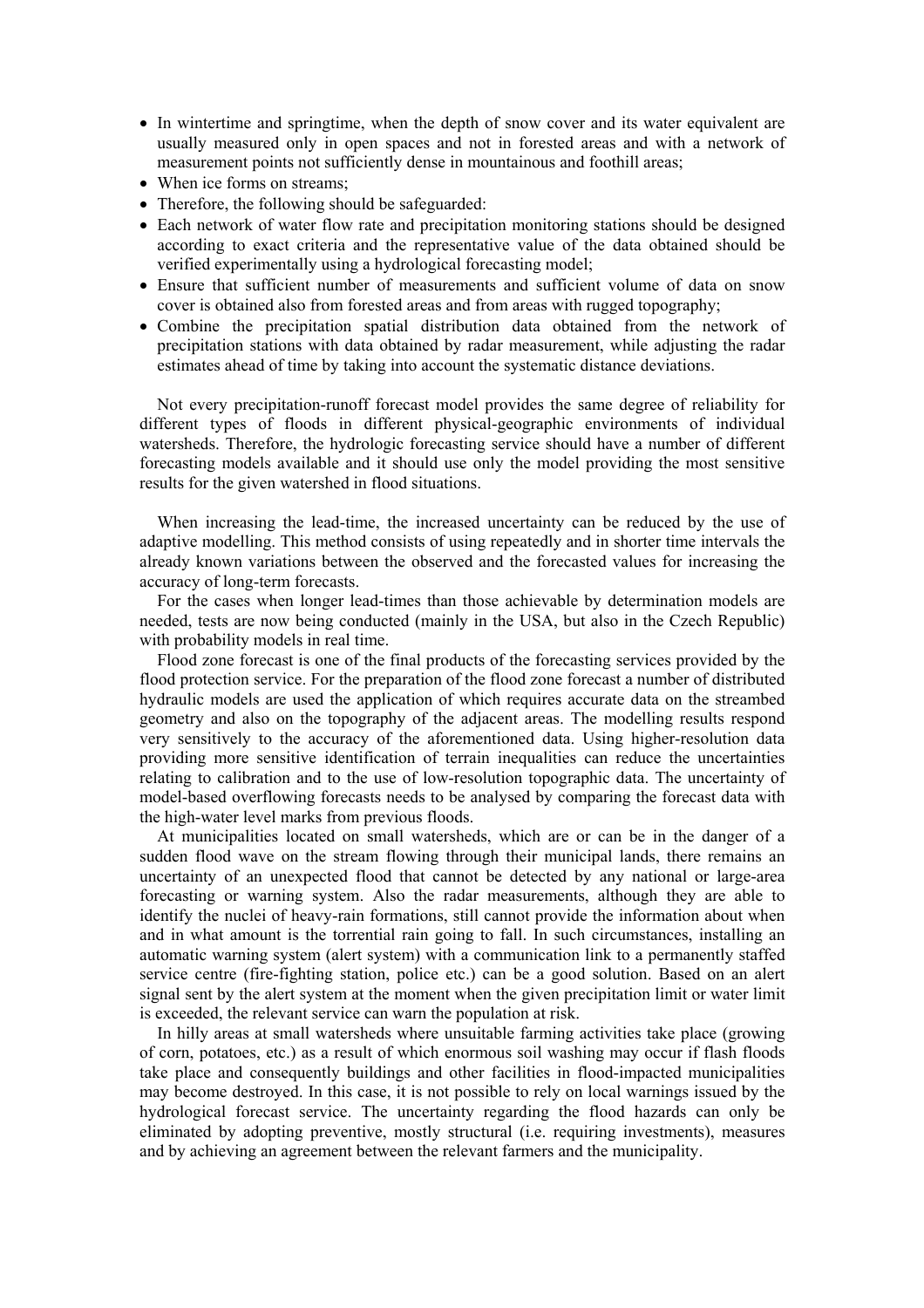For negotiation between stakeholders incremental methods (based on carefully planned technical solutions) should be employed. An example of such approach is IFIM (Instream Flow Incremental Methodology, Stalnaker et al., 1994).

#### *3.3 The uncertainty of climate change forecasts, in particular forecasts of precipitation changes and consequent flood forecasts*

Gradual warming of the troposphere and the Earth's surface is a reality. This fact has been confirmed by the monitoring data and also by numerous identifiable changes in the physical climate system and in the system of biochemical cycles: There persists an open uncertainty about whether the drivers behind these trends are the influences of human or natural origin. The one thing that has been confirmed so far is the fact that the growing scale of human intervention in natural processes that have taken place particularly in the last century does contribute to these changes. The presumption that changes in temperature will be accompanied by changes in precipitation has already been verified by physical data.

Already now, analyses of precipitation records taken since the beginning of the  $20<sup>th</sup>$  century have shown that globally there has been a spatially uneven growth of approximately 2% in precipitation. The increased evaporation caused by growing temperatures may cause imbalances in water circulation, which in turn can have negative impacts on precipitation patterns resulting in the more frequent occurrence of extreme phenomena such as floods or very dry periods with no precipitations.

When preparing a strategy for protection and defence against these negative climate changes a number of uncertainties need to be addressed.

The circulation of water takes place in the context of a physical-climatic system that has a number of connections and opposing reactions to the system of biochemical cycles. A number of complex energy and material flows link the two systems. The resulting effects are usually non-linear and can be characterised by a great degree of spatial and temporal variation in different environments. The simulation itself alone of such a complex set of systems through a global climate model (GCM) becomes a source of a number of uncertainties. If we want the GCM to take into account also the radiation effects of greenhouse gases as envisaged by various scenarios of future socio-economic development of mankind, the scope of uncertainties increases even further. Gradual improvement in the simulation capacity of GCM will be achieved by introducing further monitoring programmes focusing on monitoring the changes in climatic conditions and by using more detailed topography on a global scale. With these improvements, it is expected that outputs obtained from multiple GCMs based on different simulation scenarios will be able to at least provide an indication of the size of the uncertainties we can expect. Given the fact that the current GCMs do not yet provide a sufficient level of reliability for making spatial-temporal predictions of extreme climatic phenomena, the precautionary principle will have to be applied when considering possible development scenarios and it will have to recognised that *future climate changes may be faster than what the current projections indicate*.

Although efforts to predict the temporal development of climate in small geographic units using the GCM have not been successful, regional climate models (RCM) are under development. RCMs are developed on the basis of detailed regional scenarios, GCM outputs and also by analysing the conditions under which runoff extremes occurred in the past – the data used for the analyses may be the data recorded by measuring devices, human observations or even substitutes in the form of "proxy" data. The biggest uncertainty in implementing RCM and in subsequent linking of hydrological models is introduced by *translation of phenomena from the macro-scale to the meso-scale typical for individual watersheds***.**

Decreasing uncertainties in applying RCM will depend on the development of the downscaling method and statistical methods through which RCM is learning to estimate future states as well as on the improvement of the precipitation-runoff models' ability to derive the runoff response.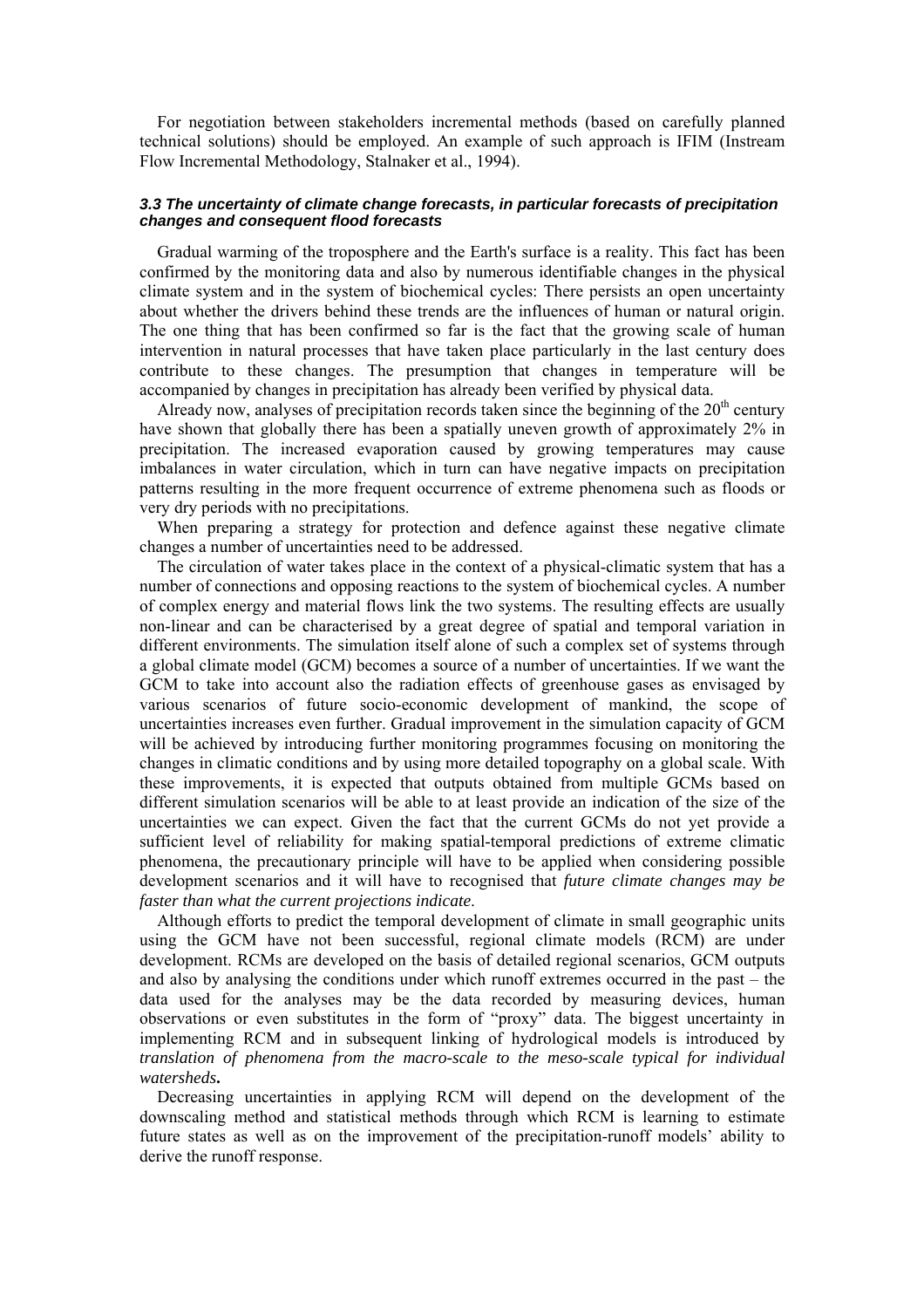#### *3.4 Integrated flood protection*

The course of flood catastrophes that occurred in a number of European countries in the last few years proved that the second - "Water from People" - paradigm, which prevailed due to the economic developments during the industrial era over the historically first long-term approach - "People from Water" - did not hold up. The regulating and walling in of rivers and streams has limited natural overflow, and in addition some flood dams which were not under stress for a long time given the absence of more serious flooding, subsequently broke during the extreme flood waves. This also worsened the flood situation. In modern flood protection it will be necessary, especially in the light of the anticipated increase in flood frequency as a result of climate change, to accept a third approach – "Adapt to Floods." In practical terms, this means leaving water where it is, letting it overflow and seep into the ground, decreasing its concentration and thus reducing its disastrous effects on the environment.

The basis of prevention are structural measures, meaning an increase in the flexibility and efficiency of water management systems, changes in landscape set-up with the goal of increasing water retention, providing safe passage for flood waves, revitalisation of rivers and streams, construction of reservoirs, retention tanks, relief and runoff passages, limiting the degradation of water through contaminants, etc.

Non-structural, i.e. non-technical adaptive measures can be divided into:

- preliminary measures (before the occurrence of the risk), such as modernisation of flood plans, studies examining the use of alluvial plains for overflow, public education, development of forecasting and warning systems with the goal of increasing lead time, etc.
- reactive measures (during the course of the risk), for example increasing the efficiency of water management structures in non-stationary conditions, efficient delivery of information and warnings to the populations at risk, model evaluation of flood waves and the extent of their overflow, timely evacuation of the public, etc.

In the areas near the stream, however, the groundwater level during a flood situation would probably be at the level of the ground surface before the river goes over bank. So there is not going to be much seepage.

Moreover, in the Czech Republic the spatial capabilities of overflowing, especially in the case of narrow mountain valleys, are limited. It is, for example, not possible to relocate towns or villages. Given these conditions, we must take an integrated approach to flood protection in our battle against the adversary effects of floods, i.e. apply a combination of adaptation and preventive measures.

# **4. Conclusions**

Uncertainty in transition to AWMR could be not only social-economic but also technical, e.g. uncertainties of dams` safety resulting from hydrological models.

It is necessary to stress that the effects of every suggested measure has to be quantified and uncertainties assessed by a transparent way so that all stakeholders can understand and take part in the decision making.

#### **References:**

- Novický O, Kašpárek L, Peláková M (2006) Climate Change Impacts and Responses in the Czech Republic and Europe, 5th World FRIEND Conference, La Havana, Cuba, 2006
- Pahl-Wostl C. (2007) Transitions towards adaptive management of water facing climate and global change, Water Resources Management vol 21, pp 49-62